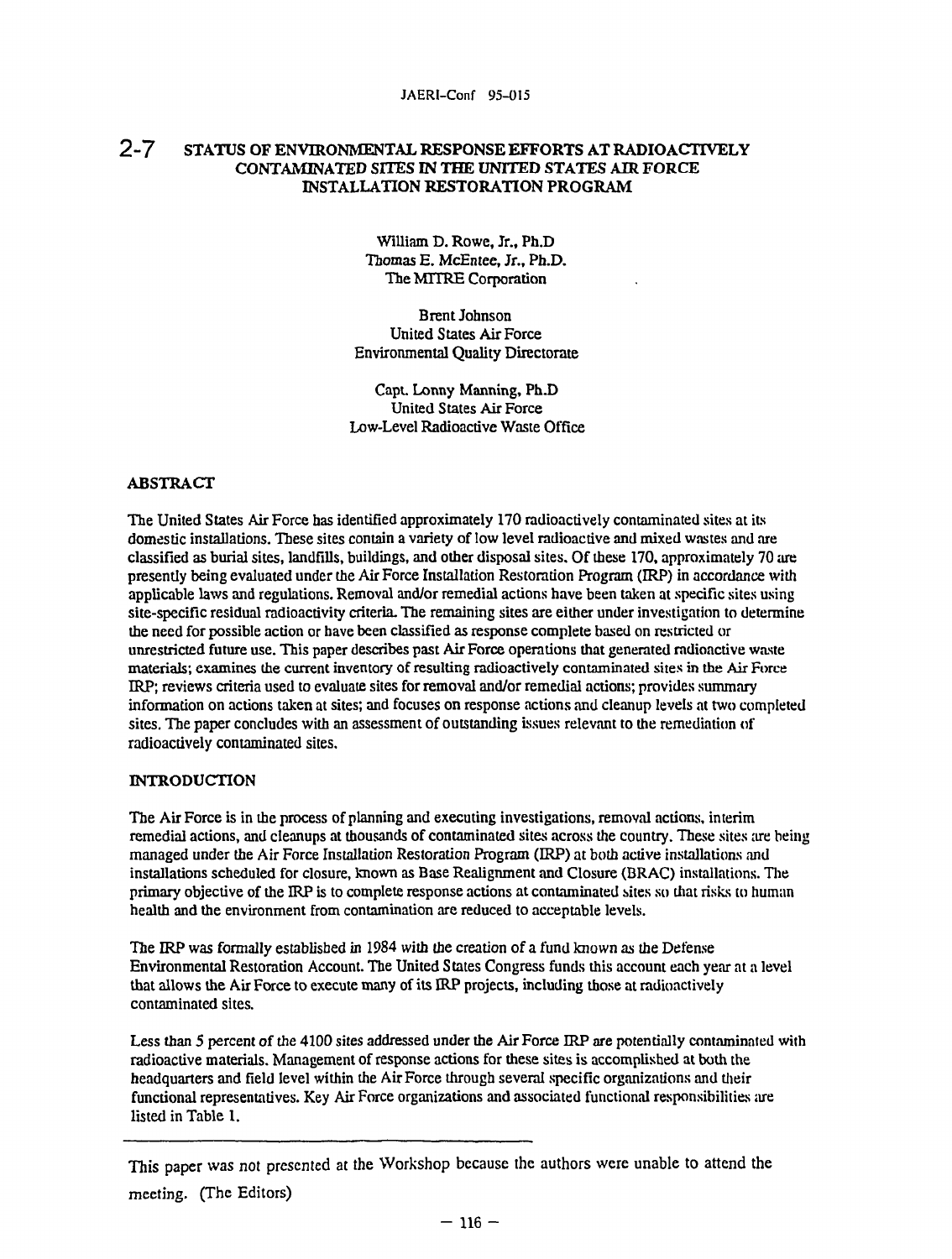|  |  |  |  | Table 1. Organizational Responsibilities For Radioactively Contaminated Sites |
|--|--|--|--|-------------------------------------------------------------------------------|
|--|--|--|--|-------------------------------------------------------------------------------|

| " ORGANIZATION<br><b>All Contract Contracts</b> | <b>RANGER</b><br>PRIMARY AREAS OF RESPONSIBILITY                                                                                                                  |
|-------------------------------------------------|-------------------------------------------------------------------------------------------------------------------------------------------------------------------|
| Office of the Civil                             | Develops policy, allocates resources, and oversees execution of the                                                                                               |
| Engineer,<br>Headquarters United                | environmental restoration program throughout the Air Force at active (i.e., non-<br>BRAC installations), including execution of response actions at radioactively |
| <b>States Air Force</b>                         | contaminated sites.                                                                                                                                               |
| (HQ USAF/CEVR)                                  |                                                                                                                                                                   |
| Air Force Major                                 | Provide execution guidance and oversee implementation of the environmental                                                                                        |
| Commands                                        | restoration program, and related activities, at the installations and facilities                                                                                  |
| (MAJCOM)                                        | under their jurisdictions.                                                                                                                                        |
| Installation                                    | Responsible for the environmental condition of an installation, including all                                                                                     |
| Commanders                                      | environmental restoration activities. Restoration activities for all sites, including                                                                             |
|                                                 | those containing radioactive materials, are usually assigned to the                                                                                               |
| <b>AFBCA</b>                                    | Environmental Management Office at an Air Force Installation.<br>Headquarters component is responsible for developing policy for radioactively                    |
|                                                 | contaminated sites at BRAC installations. Headquarters allocates resources and                                                                                    |
|                                                 | oversees execution of the environmental restoration program at all BRAC                                                                                           |
|                                                 | installations, including execution and response actions at radioactively                                                                                          |
|                                                 | contaminated sites.                                                                                                                                               |
| Air Force Low-Level                             | Provides a contracting mechanism for executing environmental restoration                                                                                          |
| Radioactive Waste                               | activities at most of the radioactively contaminated sites in the Air Force. Directs                                                                              |
| Office                                          | wastes from restoration activities to cost-effective commercial burial sites.                                                                                     |
| (SA-ALC/EMP)                                    | Receives disposition requests from Air Force generators; generates letters of                                                                                     |
|                                                 | instructions for packaging and shipping of low-level radioactive wastes; and<br>maintains an inventory of all low-level radioactive waste disposal. Operates a    |
|                                                 | recycling program for depleted uranium, Kr-85, and other isotopes. Provides                                                                                       |
|                                                 | technical services to installations on radioactive waste investigation and disposal                                                                               |
|                                                 | issues.                                                                                                                                                           |
| Air Force Medical                               | Develops radiation safety policy and policy for low-level radioactive waste                                                                                       |
| <b>Operations Agency</b>                        | disposal in the Air Force.                                                                                                                                        |
| (AFMOA/SGP)                                     |                                                                                                                                                                   |
| Air Force                                       | The Radioisotope Committee oversees Air Force use of radioactive materials;<br>serves as the single point of contact for the Air Force Master Materials License   |
| Radioisotope<br>Committee Executive             | issued by the U.S. Nuclear Regulatory Commission; and sets up administrative                                                                                      |
| Secretariat                                     | controls to acquire, receive, store, distribute, use, transfer, and dispose of                                                                                    |
| (AFMOA/SGPR)                                    | radioactive materials. The Radioisotope Committee Executive Secretariat                                                                                           |
|                                                 | reviews and approves Air Force permit applications and other requests to use                                                                                      |
|                                                 | radioactive materials; responds to radioactive materials incidents and accidents                                                                                  |
|                                                 | to ensure that permittees comply with all rules and regulations; and approves                                                                                     |
|                                                 | Statements of Work for invasive characterizations or exhumations of radioactive                                                                                   |
| Deputy Chief of Staff                           | materials at sites.<br>Maintains a program to manage and dispose of radioactive waste and                                                                         |
| for Logistics                                   | coordinates radioactive waste disposal among Air Force components and other                                                                                       |
| (HQ USAF/LG)                                    | parties in accordance with Air Force technical requirements.                                                                                                      |

Roles and responsibilities of these and other Air Force organizations are described further in Air Force Instruction 40-201, *Managing Radioactive Materials in the USAF,* 25 luly 1994.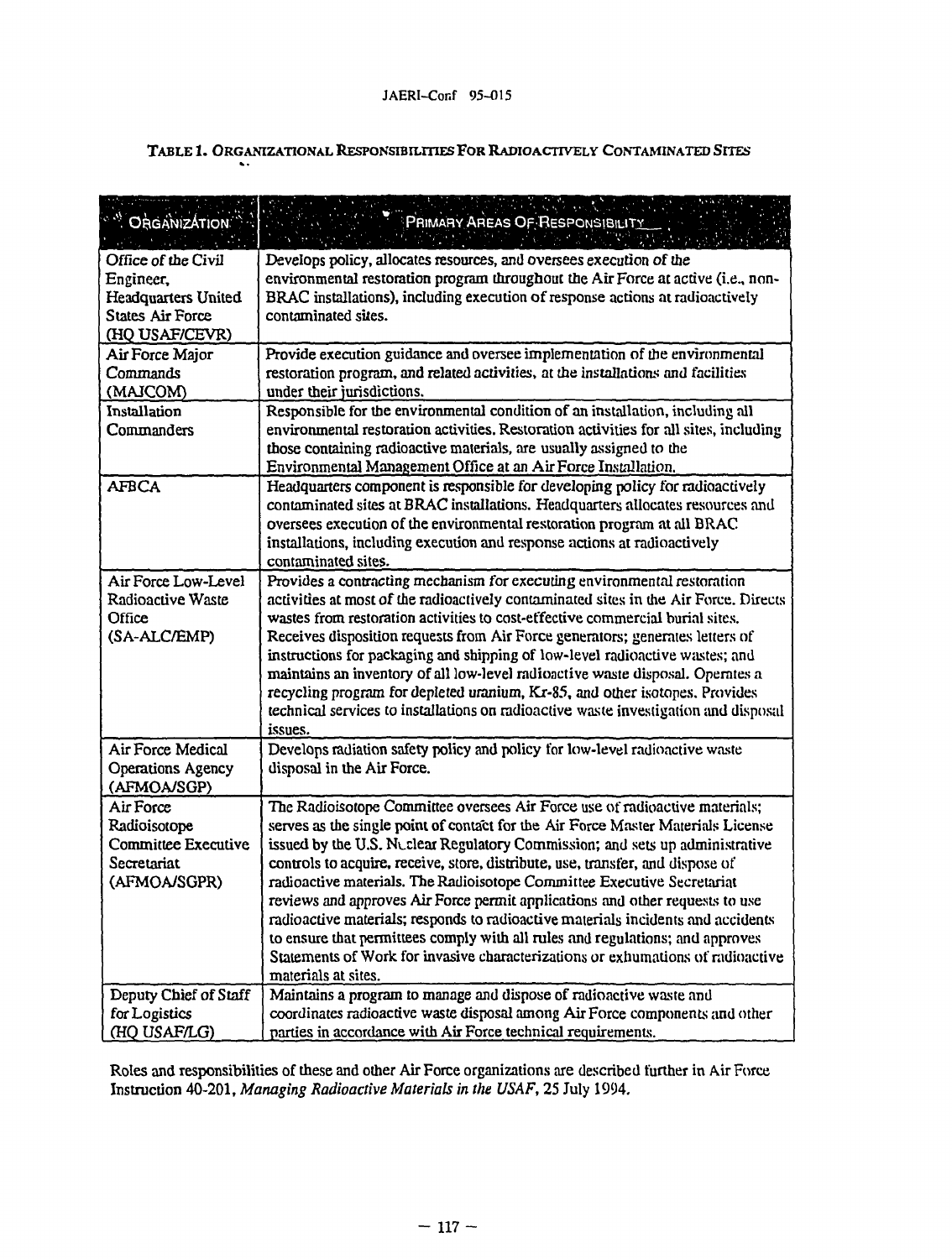## AIR FORCE USE AND DISPOSAL OF RADIOACTIVE MATERIALS

The Air Force has used and continues to use naturally occurring, reactor produced, and accelerator produced radioactive materials as part of its operations. Air Force uses of radioactive materials fall into six general categories. These are listed in Table 2 along with examples of operations and equipment that employ radioactive materials.

á.

| <b>USE CATEGORY</b>         | <b>EXAMPLES OF OPERATIONS/EQUIPMENT</b>                                                                                                                                                                    |
|-----------------------------|------------------------------------------------------------------------------------------------------------------------------------------------------------------------------------------------------------|
| Industrial                  | Calibration, depot maintenance (e.g. aircraft counterweights), radiography, fixed<br>gauges, power sources                                                                                                 |
| Weapon Systems              | In-flight Blade Integrity System, target designations, airframe, munitions, dials<br>and gauges, engine exciter, counterweights, Astroinertial Navigation System,<br>aerospace payloads, weapon simulators |
| Research and<br>Development | Gas chromatographs, biomedical studies, environmental tracers, irradiators,<br>radioanalysis, munitions testing, space launches, radiation effects studies                                                 |
| Medical                     | Nuclear medicine, radiation oncology, clinical laboratories, clinical<br>investigations                                                                                                                    |
| Commodities                 | Chemical agent detectors, lead paint analyzers, static meters, troxler gauges, exit<br>signs, compasses, electron tubes, thoraited optics                                                                  |
| Environmental               | Waste site excavations, contaminated buildings, training sites, ranges (e.g.<br>depleted uranium)                                                                                                          |

## TABLE 2. AIR FORCE USES OF RADIOACTIVE MATERIALS

Most radioactively contaminated sites in the Air Force were created during the 1950s in accordance with the Atomic Energy Commission (AEC) policy and general industrial practices at that time. Detailed records of disposals were not generally required or kept Wastes authorized for disposal consisted primarily of:

- Electron tubes containing both AEC and non-AEC regulated radioactive materials in solid form
- Non-AEC regulated low-level solid and liquid wastes from weapons maintenance
- Radioactive self-luminous dials, gauges, and circuit breakers containing non-AEC regulated radium-based paint
- Wastes from non-AEC regulated radium dial painting operations
- Radioactively contaminated sites resulting from the use and disposal of these materials include "pipe sites," contaminated buildings, and landfills. Many onsite burials of licensed materials were made in accordance with the conditions of a specific AEC license issued to an installation. Onsite burial, however, was discontinued within the Air Force by 1965 unless granted on an exception basis.

Guidance on constructing and maintaining burial sites was published in technical order procedures which included identifying site location on appropriate maps, and posting and fencing to prevent unauthorized entry. The Air Force began radioactive waste disposal at licensed commercial sites in the late 1950s; previous technical order requirements for waste burial/site maintenance were rescinded. No alternative instructions were developed on radioactive site maintenance and a gradual loss of site records ensued.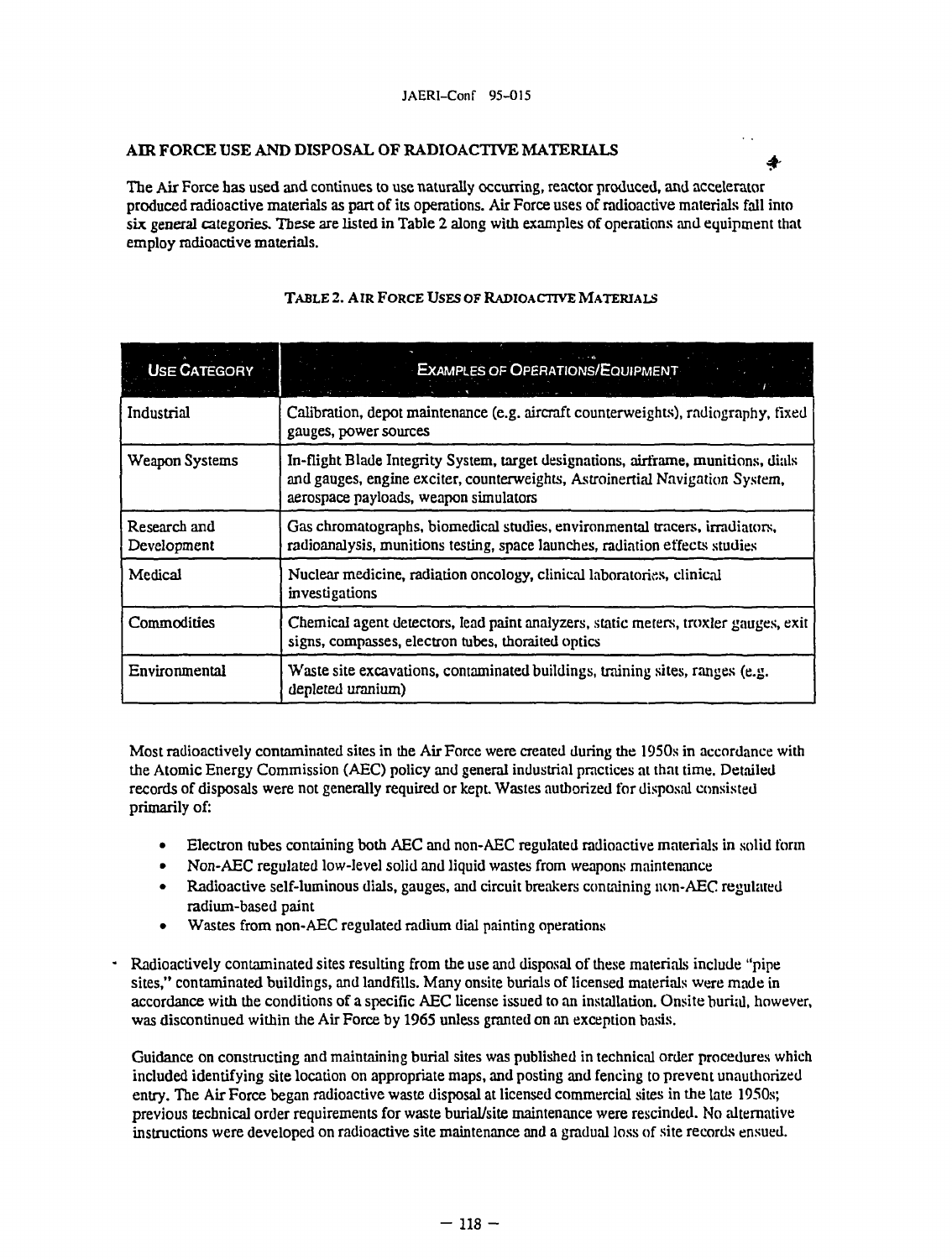In 1971, die Air Force initiated an effort to find and consolidate existing site records and reestablish maintenance requirements. In 1982, die U.S. Nuclear Regulatory Commission (NRC) approached die Air Force widi a single broad license concept for all source, byproduct, or special nuclear material which eventually led to the issuance of a Master Materials License to the Air Force in 19S5. Conditions of the Master Material License provided for the use of authorized materials as approved by the Air Force Radioisotope Committee, and gave the Radioisotope Committee responsibility for maintaining the Air Force Radioactive Materials Program (see Table 1).

Since issuance of the Master Materials License in 1985, onsite burials of radioactive materials have been prohibited. However, many former "pipe sites", contaminated buildings, and landfills have been identified for evaluation under the Air Force IRP. Pipe sites were constructed for the disposal of commodity items such as check sources, electron tubes, and self-luminous parts (e.g., radium).

A typical pipe site consists of a concrete/metal culvert pipe approximately 20-30 feet long, and 18-30 inches in diameter with one end capped. The capped end was placed vertically in die ground, leaving die open end flush wim me ground surface. Commodities were placed inside die pipes until mey were full, or until die Air Force discontinued onsite burial, at which time die remaining end of the pipe was capped. To date, no radiation levels above background (i.e., local naturally occuring levels) have been detected on the outside of these pipes.

In addition to pipe sites, there are a number of radium contaminated buildings that have been, or are currendy being, addressed under die Air Force IRP. Informally known as paint shops, these facilities were used to repair and repaint luminous dials, guages, and in some instances, signs.

## STATUS OF RADIOACTIVELY CONTAMINATED SITES

To date, approximately 170 radioactively contaminated sites have been identified and evaluated for inclusion in die Air Force IRP. These sites are distributed across 84 domestic facilities including former Air Force properties and 14 BRAC installations. A review of Air Force databases for radioactively contaminated sites revealed preliminary investigations to be ongoing at 12 percent of die sites; in-depth investigations to be underway at 33 percent of the sites; remediation to be ongoing at 10 percent of the sites; and no further action or undetermined action planned at the remaining 45 percent of the sites. As mentioned, most sites are shallow burial or disposal areas and con at of radium dials, gauges, electron tubes, aircraft components, hospital wastes, counter weights, paint residues, radioactively contaminated doming, and low-level radioactive wastewater. In some cases, these materials are mixed with other hazardous or non-hazardous solid wastes. Most remedial actions to date have involved complete site exhumation and disposal of waste materials in offsite commercial facilities. Pipe site exhumations have been conducted using background as the remedial action objective.

### CLEANUP HIGHLIGHTS

Several successful remediation efforts at radioactively contaminated sites in die Air Force have been documented. Two such efforts are described below, one for a pipe site and the other for a contaminated building.

### Bergstrom Air Force Base

Radioactive Waste Site No. 24 (RW-24) at Bergstrom Air Force Base, Texas was used for me disposal of low-level radioactive materials such as luminous aircraft dial gauges and electron tubes. RW-24 is lypical of the many "pipe sites" that were constructed by the United States Air Force for the disposal of commodity items such as check sources, electron tubes, and self-luminous parts.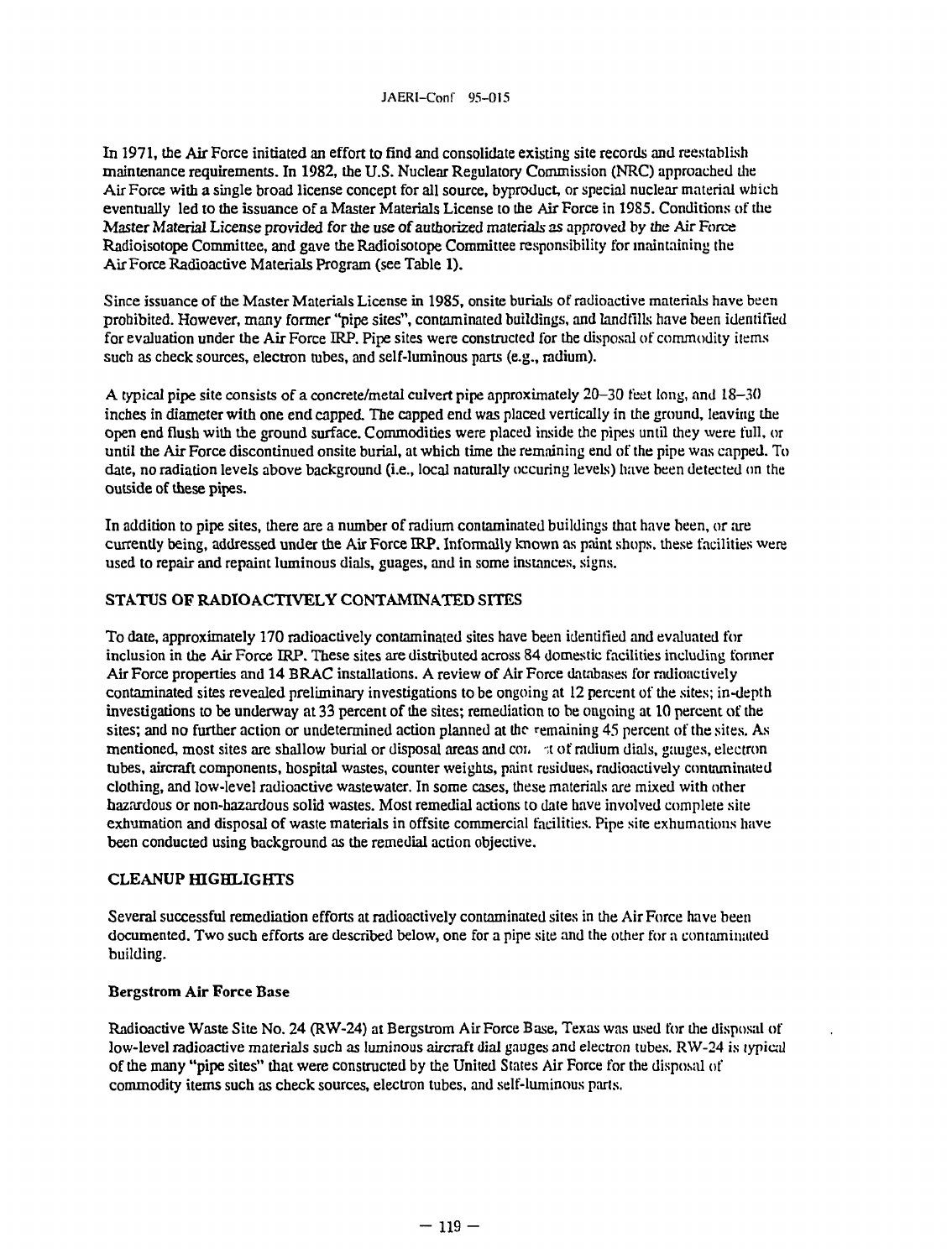KW-24 consisted of three 20-feet long vertically emplaced cast iron pipes, two having 18-inch diameters and one having a 12-inch diameter. Following each deposit of low-level radioactive material in die pipes, a charge of concrete was reportedly added. The pipes were installed in die 1950s and were reportedly sealed widi lead-lined metal caps in 1971. The pipes were backfilled widi dirt and a 4-inch thick slab of concrete was poured to cover each pipe. Annual radiological surveys, conducted at die surface of die site, found no activity above background levels. Drinking water wells within a one-mile radius of RW-24 were tested by the Texas Department of Health in 1991 and all found to be below the U.S. Environmental Protection Agency (EPA) established limits for public drinking water supplies.

Remediation activities at site RW-24 were undertaken by the Air Force Base Conversion Agency, in coordination with the Air Force Low-Level Radioactive Waste Office (SA-ALC/EMP) and the U.S. Army Corps of Engineers. The remedy selected was a controlled excavation of die pipes followed by waste packaging in preparation for transport to a permitted low level radioactive waste disposal facility. Materials were disposed of as Naturally Occurring Radioactive Material based on a determination completed by the State of Washington. The site was designated for release to unrestricted use.

#### McClellan Air Force Base

Building 252 at McClellan Air Force Base, California was built during die 1930s and operated as an instrument repair facility until die late 1980s. From 1940 to 1960, radium paint was applied to instrument dials. In early 1980, most of die existing operations were relocated and renovation activities were initiated to convert die building into office space. During renovation, asbestos was found diroughout die building; mercury was found in portions of die building. Remediation of me asbestos and mercury was completed in 1992. A radiological characterization study in mid-1994 determined that several areas within Building 252 exceeded NRC Regulatory Guide 1.86 limits. Radiological decontamination of die facility was initiated in late 1994.

The primary objective was to decontaminate Building 252 sufficiently to allow the eventual release of the facility from licensing restrictions. Specifically, the decontamination activities were to: (1) decontaminate interior and exterior surfaces within the basement and two floors of the building to "unrestricted use" limits identified in NRC Regulatory Guide 1.86; (2) remove a contaminated drain pipe and surrounding soil until soil levels of 5 pCi/g or less were achieved; and (3) package all generated radioactive waste for disposal at a permitted low level radioactive waste disposal facility. Aldiough NRC Regulatory Guide 1.86 was die decontamination standard, decontamination activities were conducted using the "As Low As Reasonably Achievable" (ALARA) concept.

Decontamination techniques employed at Building 252 included die use of vacuum blasters, shot blasters, abrasive grinders, and brush hammers. Portable high-efficiency particulate air vacuum systems were used to remove contaminated debris generated. Decontamination of Building  $252$  was completed  $\overline{\text{ } }$  vith approximately 24,000 ft<sup>2</sup> of concrete floor surface, 850 ft<sup>2</sup> of wall and ceiling surface, and 500 linear feet of floor-wall junction remediated. In addition, approximately 30 feet of drain pipe and  $1200 \text{ ft}^3$  of contaminated soil were removed and packaged for disposal. Typically, concrete floor and stair surfaces required die removal of 1/16 to 1/4 inches of die concrete surface using die shot blaster, abrasive grinder, and brush hammer. Floor-wall junctions were decontaminated by die removal of between 1/4 and 1/2 inches of material using a combination of abrasive grinders and brush hammers. Decontamination of wall surfaces was achieved using a combination of vacuum blasters and brush hammers. The majority of wall surfaces were remediated with approximately 1/32 inch of surface material being removed. Areas requiring the use of the brush hammer were remediated to depths of approximately 1/4 inch.

Approximately 1400 ft<sup>3</sup> of radioactive waste was generated during the *decontamination* activities. All waste was packaged in U.S. Department of Transportation-approved ''-". 55-gallon drums and sent to the permitted low level radioactive waste disposal facility.